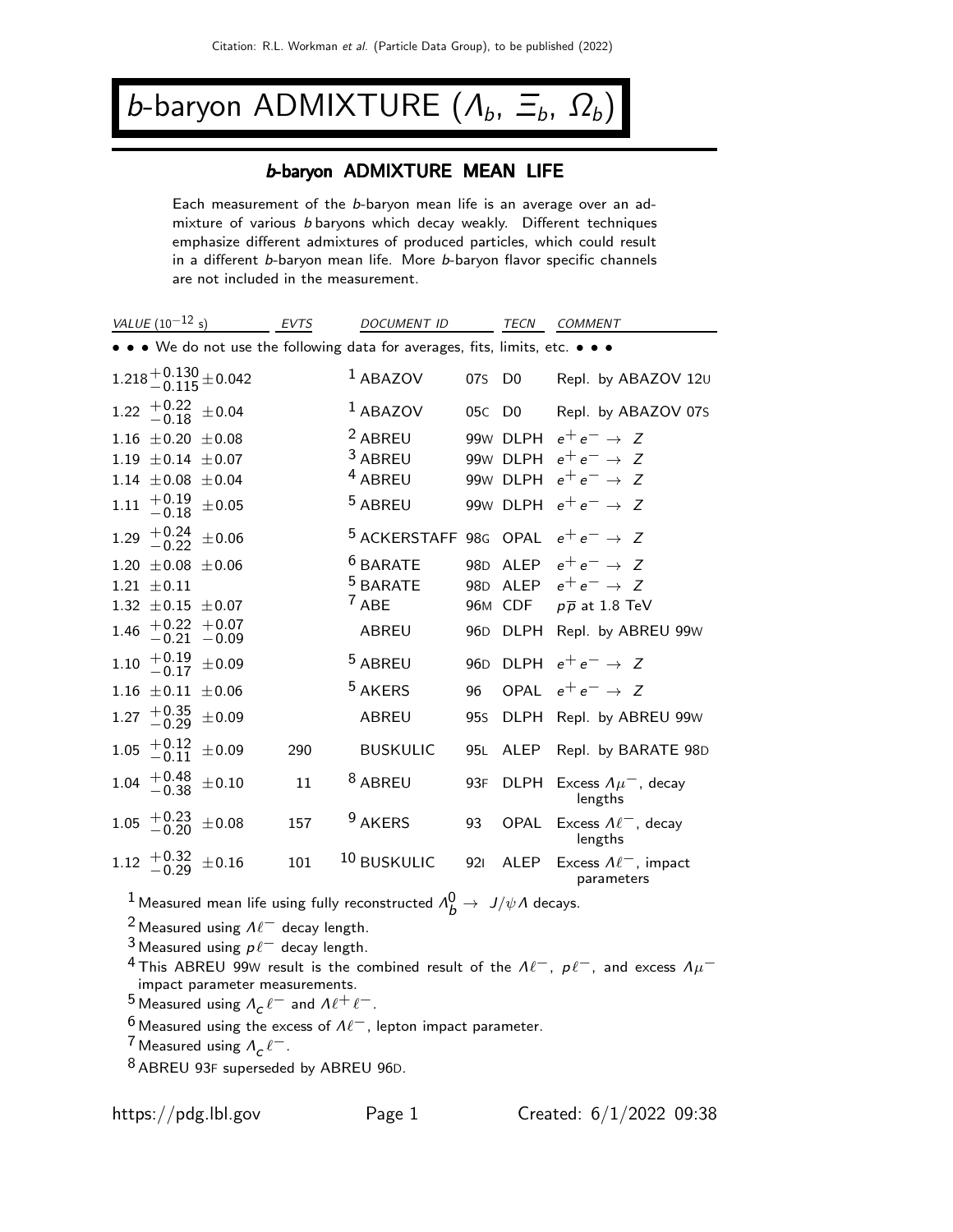<sup>9</sup> AKERS 93 superseded by AKERS 96. 10 BUSKULIC 92I superseded by BUSKULIC 95L.

### b-baryon ADMIXTURE DECAY MODES  $(\Lambda_b, \Xi_b, \Omega_b)$

These branching fractions are actually an average over weakly decaying bbaryons weighted by their production rates at the LHC, LEP, and Tevatron, branching ratios, and detection efficiencies. They scale with the b-baryon production fraction  $B(b \rightarrow b$ -baryon).

The branching fractions B(b-baryon  $\to$   $\mathcal{M}^-\overline{\nu}_\ell$ anything) and B( $\mathcal{M}^0_b$   $\to$ 

 $\Lambda_c^+ \, \ell^- \, \overline{\nu}_\ell$ anything) are not pure measurements because the underlying  $m_c$   $\epsilon$   $\nu$   $\ell$  anything) are not pure measurements because the underlying measured products of these with B( $b \rightarrow b$ -baryon) were used to determine  $B(b \rightarrow b$ -baryon), as described in the note "Production and Decay of b-Flavored Hadrons."

For inclusive branching fractions, e.g.,  $B \to D^{\pm}$  anything, the values usually are multiplicities, not branching fractions. They can be greater than one.

| Mode                                                                                                 | Fraction $(\Gamma_i/\Gamma)$                      | Scale factor  |
|------------------------------------------------------------------------------------------------------|---------------------------------------------------|---------------|
| $\Gamma_1$ $p\mu^-\overline{\nu}$ anything                                                           | $(5.8 \frac{+}{2} 3.3)$ %                         |               |
| $\Gamma_2$ $p\ell\overline{\nu}_\ell$ anything<br>$\Gamma_3$ panything                               | $(5.6 \pm 1.2) \%$                                |               |
| $\Gamma_4$ $\Lambda \ell^- \overline{\nu}_\ell$ anything                                             | $(70 \pm 22) \%$<br>$(3.8 \pm 0.6)\%$             |               |
| $\Gamma_5$ $\Lambda \ell^+ \nu_\ell$ anything                                                        | $(3.2 \pm 0.8)\%$                                 |               |
| $\Gamma_6$ <i>A</i> anything<br>$\Gamma_7$ $\equiv$ $\equiv$ $\ell$ $\overline{\nu}_{\ell}$ anything | $(39 \pm 7) \%$<br>$(4.6 \pm 1.4) \times 10^{-3}$ | $1.2^{\circ}$ |

### b-baryon ADMIXTURE  $(A_b, \Xi_b, \Omega_b)$  BRANCHING RATIOS

| $\Gamma(p\mu^-\overline{\nu}$ anything) / $\Gamma_{\rm total}$ |             |                      |  |             |                                 |  |
|----------------------------------------------------------------|-------------|----------------------|--|-------------|---------------------------------|--|
| VALUE (%)                                                      | <i>EVTS</i> | DOCUMENT ID          |  | <b>TECN</b> | COMMENT                         |  |
| $5.8^{+2.2}_{-1.9}$ ± 0.8                                      | 125         | $\overline{A}$ ABREU |  |             | 95s DLPH $e^+e^- \rightarrow Z$ |  |

1 ABREU 95S reports  $[\Gamma(b-\text{baryon}] \rightarrow p\mu^-\overline{\nu}$ anything)/ $\Gamma_{\text{total}}] \times [B(\overline{b} \rightarrow b-\text{baryon})]$  $\bar{p}= 0.0049 \pm 0.0011^{+0.0015}_{-0.0011}$  which we divide by our best value  $\hbox{B}(\overline{b} \rightarrow~b\hbox{-baryon})=0.0049$  $(8.4 \pm 1.1) \times 10^{-2}$ . Our first error is their experiment's error and our second error is the systematic error from using our best value.

| $\Gamma(\rho \ell \overline{\nu}_{\ell}$ anything) / $\Gamma_{\text{total}}$ |                      |  |             |                                 |  |
|------------------------------------------------------------------------------|----------------------|--|-------------|---------------------------------|--|
| VALUE (%)                                                                    | DOCUMENT ID          |  | <b>TFCN</b> | COMMENT                         |  |
| $5.6 \pm 0.9 \pm 0.7$                                                        | $\frac{1}{2}$ BARATE |  |             | 98V ALEP $e^+e^- \rightarrow Z$ |  |

**1** BARATE 98V reports  $[\Gamma(b\text{-}baryon \rightarrow p\ell\overline{\nu}_{\ell} \text{anything})/\Gamma_{\text{total}}] \times [B(\overline{b} \rightarrow b\text{-}baryon)]$  $= (4.72 \pm 0.66 \pm 0.44) \times 10^{-3}$  which we divide by our best value B( $\overline{b} \rightarrow b$ -baryon)  $= (8.4 \pm 1.1) \times 10^{-2}$ . Our first error is their experiment's error and our second error is the systematic error from using our best value.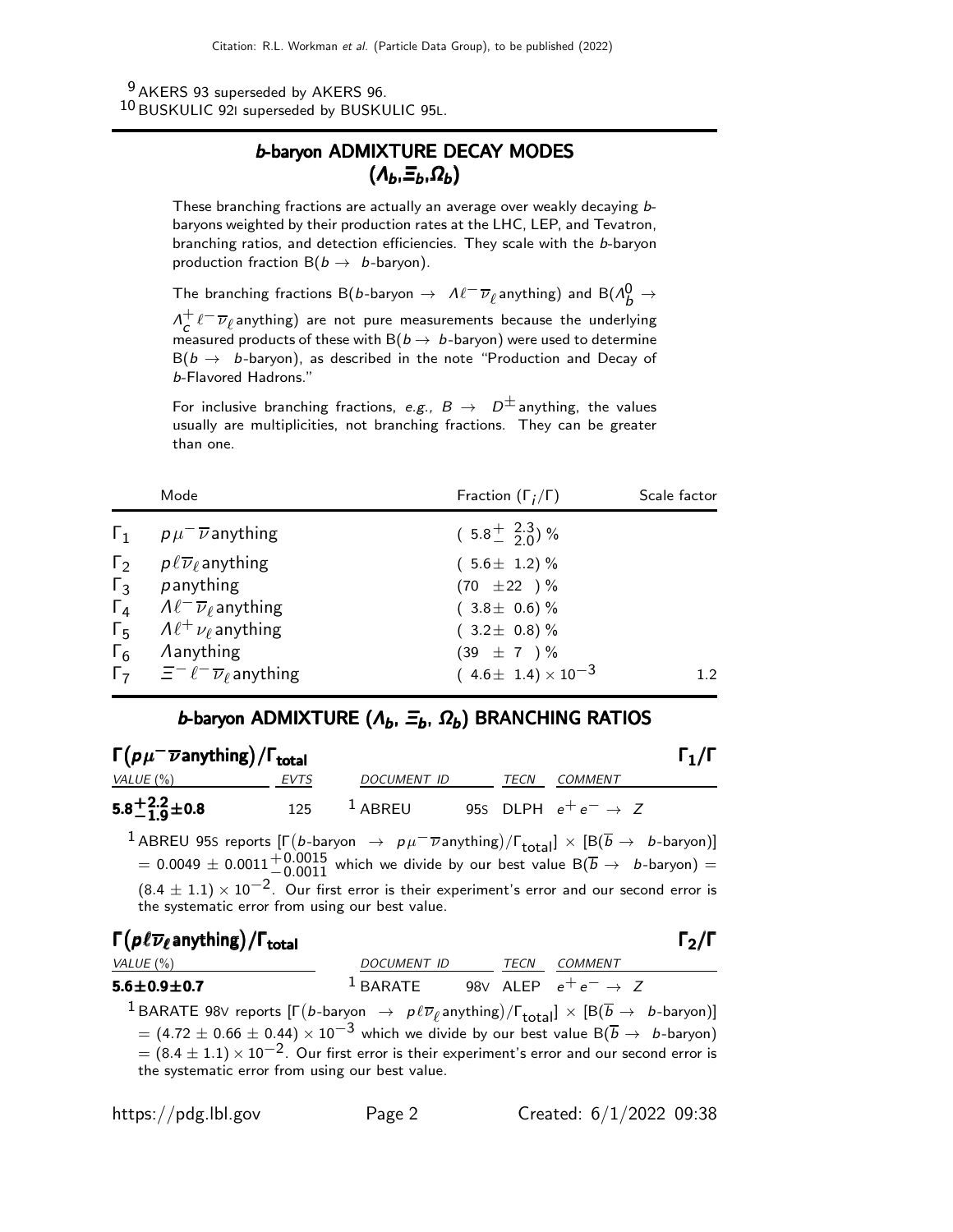## $\Gamma(p\ell\overline{\nu}_\ell$  anything)  $\Gamma_2/\Gamma_3$

| VALUE (%)             | <i>DOCUMENT ID</i> | TECN | COMMENT                         |
|-----------------------|--------------------|------|---------------------------------|
| $8.0 \pm 1.2 \pm 1.4$ | <b>BARATF</b>      |      | 98V ALEP $e^+e^- \rightarrow Z$ |

# $\Gamma(\Lambda \ell^- \overline{\nu}_\ell$  anything)/ $\Gamma_{\text{total}}$

The values and averages in this section serve only to show what values result if one assumes our B( $b \rightarrow b$ -baryon). They cannot be thought of as measurements since the underlying product branching fractions were also used to determine  $B(b \rightarrow b$ -baryon) as described in the note on "Production and Decay of b-Flavored Hadrons."

| VALUE (%)                                                                     | <b>EVTS</b> | <b>DOCUMENT ID</b>                 |           | TECN | COMMENT                                                                                                        |
|-------------------------------------------------------------------------------|-------------|------------------------------------|-----------|------|----------------------------------------------------------------------------------------------------------------|
| 3.8±0.6 OUR AVERAGE                                                           |             |                                    |           |      |                                                                                                                |
| $3.9 \pm 0.5 \pm 0.5$                                                         |             | $1$ BARATE                         |           |      | 98D ALEP $e^+e^- \rightarrow Z$                                                                                |
| $3.5 \pm 0.4 \pm 0.5$                                                         |             | $2$ AKERS                          |           |      | 96 OPAL Excess of $A\ell^-$ over $A\ell^+$                                                                     |
| $3.6 \pm 0.9 \pm 0.5$                                                         | 262         | $3$ ABREU                          |           |      | 955 DLPH Excess of $\Lambda \ell^-$ over $\Lambda \ell^+$                                                      |
| $7.3 \pm 1.4 \pm 1.0$                                                         | 290         | <sup>4</sup> BUSKULIC              |           |      | 95L ALEP Excess of $A\ell^-$ over $A\ell^+$                                                                    |
| • • • We do not use the following data for averages, fits, limits, etc. • • • |             |                                    |           |      |                                                                                                                |
| seen<br>$8.3 \pm 2.5 \pm 1.1$                                                 | 157<br>101  | <sup>5</sup> AKERS<br>$6$ BUSKULIC | 93<br>921 |      | OPAL Excess of $\Lambda \ell^-$ over $\Lambda \ell^+$<br>ALEP Excess of $\Lambda \ell^-$ over $\Lambda \ell^+$ |

 $^1$ BARATE 98D reports  $[\Gamma(b$ -baryon  $\;\rightarrow\;$   $\Lambda\ell^-\overline{\nu}_\ell$ anything) $/\Gamma_{\tt total}]\times[{\sf B}(\overline{\underline{b}}\to\;b$ -baryon)]  $= 0.00326 \pm 0.00016 \pm 0.00039$  which we divide by our best value B( $\overline{b} \rightarrow b$ -baryon)  $= (8.4 \pm 1.1) \times 10^{-2}$ . Our first error is their experiment's error and our second error is the systematic error from using our best value. Measured using the excess of  $\Lambda \ell^-$ , lepton impact parameter.

- $2$  AKERS 96 reports  $[\Gamma(b$ -baryon  $\rightarrow$   $\Lambda \ell^- \overline{\nu}_{\ell}$ anything)/ $\Gamma_{\text{total}}] \times [B(\overline{\underline{b}} \rightarrow$  b-baryon)] =  $0.00291 \pm 0.00023 \pm 0.00025$  which we divide by our best value B( $\overline{b} \rightarrow b$ -baryon) =  $(8.4 \pm 1.1) \times 10^{-2}$ . Our first error is their experiment's error and our second error is the systematic error from using our best value.
- $3$  ABREU 95S reports  $[\Gamma(b$ -baryon  $\rightarrow$   $\Lambda \ell^- \overline{\nu}_{\ell}$ anything)/ $\Gamma_{\text{total}}] \times [\underline{\mathsf{B}}(\overline{b} \rightarrow b$ -baryon)]  $= 0.0030 \pm 0.0006 \pm 0.0004$  which we divide by our best value B( $\overline{b} \rightarrow b$ -baryon) =  $(8.4 \pm 1.1) \times 10^{-2}$ . Our first error is their experiment's error and our second error is the systematic error from using our best value.
- $^4$ BUSKULIC 95L reports  $[\Gamma(b\text{-}baryon\rightarrow A\ell^-\overline{\nu}_\ell$ anything)/ $\Gamma_{\text{total}}]\times[\text{B}(\overline{b}\rightarrow b\text{-}baryon)]$  $= 0.0061 \pm 0.0006 \pm 0.0010$  which we divide by our best value B $(\overline{b} \rightarrow \ b$ -baryon)  $=$  $(8.4 \pm 1.1) \times 10^{-2}$ . Our first error is their experiment's error and our second error is the systematic error from using our best value.
- <sup>5</sup> AKERS 93 superseded by AKERS 96.
- $^6$ BUSKULIC 921 reports  $[\Gamma(b\text{-}baryon\ \to \ \Lambda\ell^-\overline{\nu}_\ell$ anything)/ $\Gamma_\text{total}]\times[\text{B}(\overline{b}\to \ b\text{-}baryon)]$  $= 0.0070 \pm 0.0010 \pm 0.0018$  which we divide by our best value B( $\overline{b} \rightarrow b$ -baryon) =  $(8.4 \pm 1.1) \times 10^{-2}$ . Our first error is their experiment's error and our second error is the systematic error from using our best value. Superseded by BUSKULIC 95L.

## $\Gamma(\Lambda \ell^+ \nu_\ell$ anything) / Γ $(\Lambda$ anything)  $\Gamma_5/\Gamma_6$

 $\Gamma_5/\Gamma_6$ 

| <i>VALUE</i> (units $10^{-2}$ )                                               | DOCUMENT ID |  | TECN | COMMENT                                   |  |  |
|-------------------------------------------------------------------------------|-------------|--|------|-------------------------------------------|--|--|
| $8.0 \pm 1.2 \pm 0.8$                                                         | ABBIENDI    |  |      | 99L OPAL $e^+e^- \rightarrow Z$           |  |  |
| • • • We do not use the following data for averages, fits, limits, etc. • • • |             |  |      |                                           |  |  |
| $7.0$ $\pm$ $1.2$ $\pm$ 0.7                                                   |             |  |      | ACKERSTAFF 97N OPAL Repl. by ABBIENDI 99L |  |  |

 $\Gamma_2/\Gamma_3$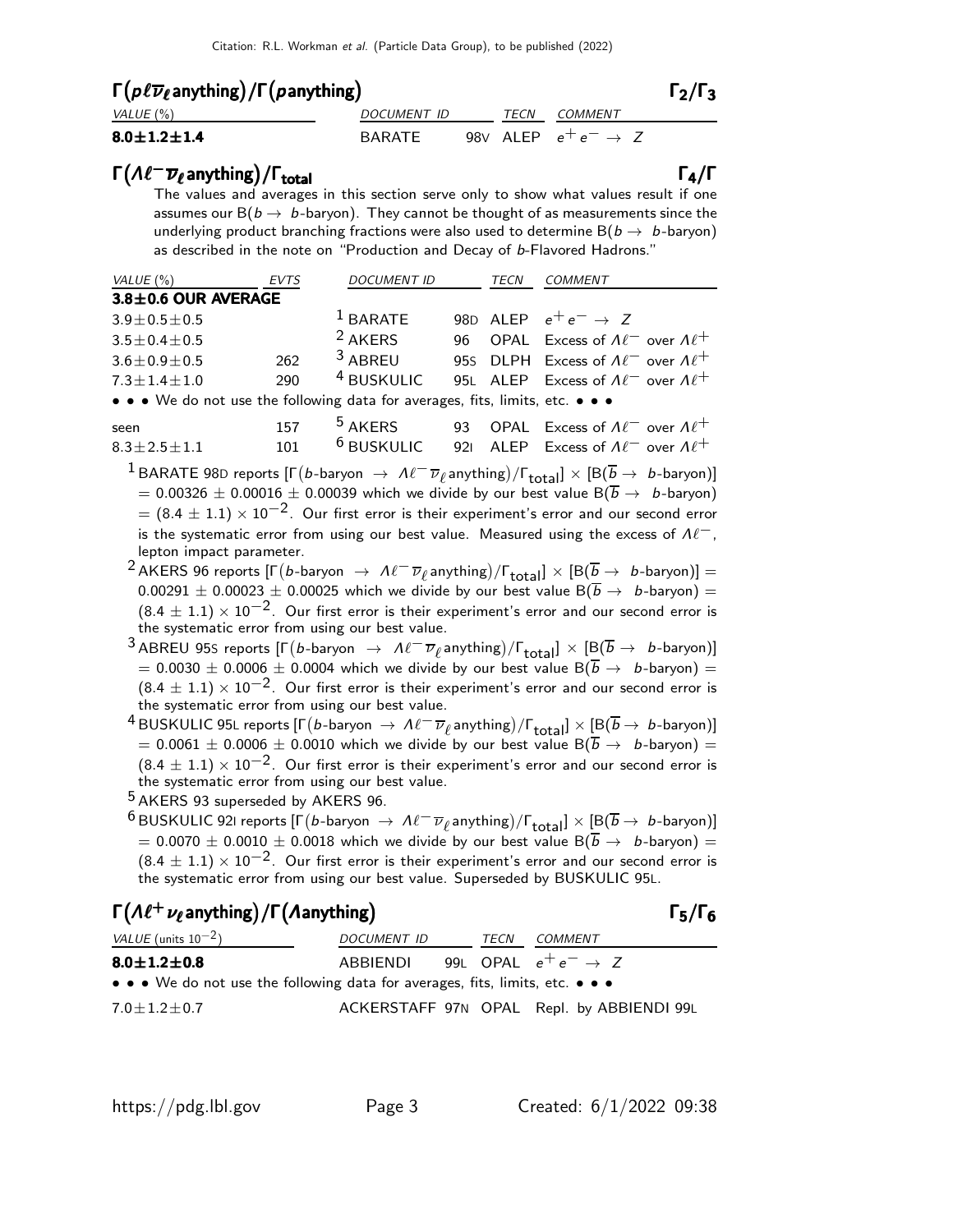| $\Gamma(\Lambda$ anything)/ $\Gamma_{\text{total}}$ |                    |  |      |                                 |  |  |
|-----------------------------------------------------|--------------------|--|------|---------------------------------|--|--|
| VALUE (%)                                           | <b>DOCUMENT ID</b> |  | TECN | COMMENT                         |  |  |
| 39± 7 OUR AVERAGE                                   |                    |  |      |                                 |  |  |
| $42+6+5$                                            | $1$ ABBIENDI       |  |      | 99L OPAL $e^+e^- \rightarrow Z$ |  |  |
| $27^{+15}_{-9}$ ± 3                                 | <sup>2</sup> ABREU |  |      | 95C DLPH $e^+e^- \rightarrow Z$ |  |  |

• • • We do not use the following data for averages, fits, limits, etc. • • •

47± 7±6 3 ACKERSTAFF 97<sup>N</sup> OPAL Repl. by ABBIENDI 99<sup>L</sup>

 $^1$  ABBIENDI 99L reports  $[\Gamma(b\text{-}baryon \ \rightarrow \ \Lambda$ anything $)/\Gamma_{\text{total}}] \ \times \ [\underline{\mathsf{B}}(\overline{b} \rightarrow \ b\text{-}baryon)]$  $=$  0.035  $\pm$  0.0032  $\pm$  0.0035 which we divide by our best value B( $\overline{b}$   $\rightarrow$   $\,$  b-baryon)  $=$  $(8.4 \pm 1.1) \times 10^{-2}$ . Our first error is their experiment's error and our second error is the systematic error from using our best value.

 $^2$ ABREU 95C reports  $0.28^{+0.17}_{-0.12}$  from a measurement of [Γ $(b$ -baryon  $\;\rightarrow$   $\;$  <code>Aanything</code>)/  $\Gamma_{\text{total}}] \times [\text{B}(\overline{b} \rightarrow b\text{-baryon})]$  assuming  $\text{B}(\overline{b} \rightarrow b\text{-baryon}) = 0.08 \pm 0.02$ , which we rescale to our best value B( $\overline{b} \rightarrow b$ -baryon) =  $(8.4 \pm 1.1) \times 10^{-2}$ . Our first error is their experiment's error and our second error is the systematic error from using our best value.

 $^3$ ACKERSTAFF 97N reports  $[\Gamma(b\text{-}baryon\;\;\rightarrow\;\Lambda\text{anything})/\Gamma_\text{total}]\times[\underline{\mathsf{B}}(\overline{b}\to\;\;b\text{-}baryon)]$  $=$  0.0393  $\pm$  0.0046  $\pm$  0.0037 which we divide by our best value B( $\overline{b}$   $\rightarrow$   $\,$  b-baryon)  $=$  $(8.4 \pm 1.1) \times 10^{-2}$ . Our first error is their experiment's error and our second error is the systematic error from using our best value.

# $\Gamma(\Xi^-\ell^-\overline{\nu}_\ell$  anything)  $/\Gamma_\mathrm{total}$   $\Gamma_\mathrm{2}$

VALUE (units 10<sup>-3</sup>) DOCUMENT ID TECN COMMENT **4.6** $\pm$ **1.4 OUR AVERAGE** Error includes scale factor of 1.2.<br>3.6 $\pm$ 1.2 $\pm$ 0.5 **CDLPH**  $\frac{1}{2}$  ABDALLAH 05C DLPH  $3.6 \pm 1.2 \pm 0.5$  $^1$  ABDALLAH 05C DLPH  $e^+e^- \rightarrow Z^0$  $6.4 \pm 1.6 \pm 0.8$ <sup>2</sup> BUSKULIC 96T ALEP Excess  $\bar{z}^- \ell^-$  over  $\bar{z}^- \ell^+$ • • • We do not use the following data for averages, fits, limits, etc. • • •  $7.0 \pm 2.8 \pm 0.9$ 3 ABREU 95<sup>V</sup> DLPH Repl. by ABDALLAH 05<sup>C</sup>  $^1$  ABDALLAH 05C reports  $[\Gamma(b\text{-}baryon\ \rightarrow\ \Xi^- \ell^-\overline{\nu}_\ell$  anything)/ $\Gamma_{\text{total}}]\times [\mathsf{B}(\overline{b}\rightarrow\ b\text{-}b])$ baryon)] =  $(3.0 \pm 1.0 \pm 0.3) \times 10^{-4}$  which we divide by our best value B( $\overline{b} \rightarrow b$ -baryon)  $= (8.4 \pm 1.1) \times 10^{-2}$ . Our first error is their experiment's error and our second error is the systematic error from using our best value. 2 BUSKULIC 96⊤ reports  $[\Gamma(b-baryon \rightarrow \equiv^- \ell^-\bar{\nu}_\ell)$ anything)/ $\Gamma_{total}$ ] × [B( $\bar{b}$  → bbaryon)] =  $(5.4 \pm 1.1 \pm 0.8) \times 10^{-4}$  which we divide by our best value B( $\overline{b} \rightarrow b$ -baryon)  $= (8.4 \pm 1.1) \times 10^{-2}$ . Our first error is their experiment's error and our second error is the systematic error from using our best value.  $\frac{3}{3}$ ABREU 95V reports  $[\Gamma(b\text{-}baryon\rightarrow\equiv^-l^-\frac{1}{2}\nu_e\text{anything})/\Gamma_\text{total}]\times[{\cal B}(\overline{b}\rightarrow\text{ b} \text{-}baryon)]$  $= (5.9 \pm 2.1 \pm 1.0) \times 10^{-4}$  which we divide by our best value B( $\overline{b} \rightarrow b$ -baryon) =  $(8.4 \pm 1.1) \times 10^{-2}$ . Our first error is their experiment's error and our second error is the systematic error from using our best value.

#### b-baryon ADMIXTURE ( $Λ_b$ , Ξ<sub>b</sub>, Ω<sub>b</sub>) REFERENCES

| ABAZOV                     | 12U PR D85 112003 | V.M. Abazov et al.        | (D0 Collab.)     |
|----------------------------|-------------------|---------------------------|------------------|
| ABAZOV                     | 07S PRL 99 142001 | V.M. Abazov et al.        | (D0 Collab.)     |
| ABAZOV                     | 05C PRL 94 102001 | V.M. Abazov et al.        | (D0 Collab.)     |
| ABDALLAH                   | 05C EPJ C44 299   | J. Abdallah <i>et al.</i> | (DELPHI Collab.) |
| ABBIENDI                   | 99L EPJ C9 1      | G. Abbiendi <i>et al.</i> | (OPAL Collab.)   |
| ABREU                      | 99W EPJ C10 185   | P. Abreu <i>et al.</i>    | (DELPHI Collab.) |
| ACKERSTAFF 98G PL B426 161 |                   | K. Ackerstaff et al.      | (OPAL Collab.)   |
| BARATE                     | 98D EPJ C2 197    | R. Barate et al.          | (ALEPH Collab.)  |
|                            |                   |                           |                  |